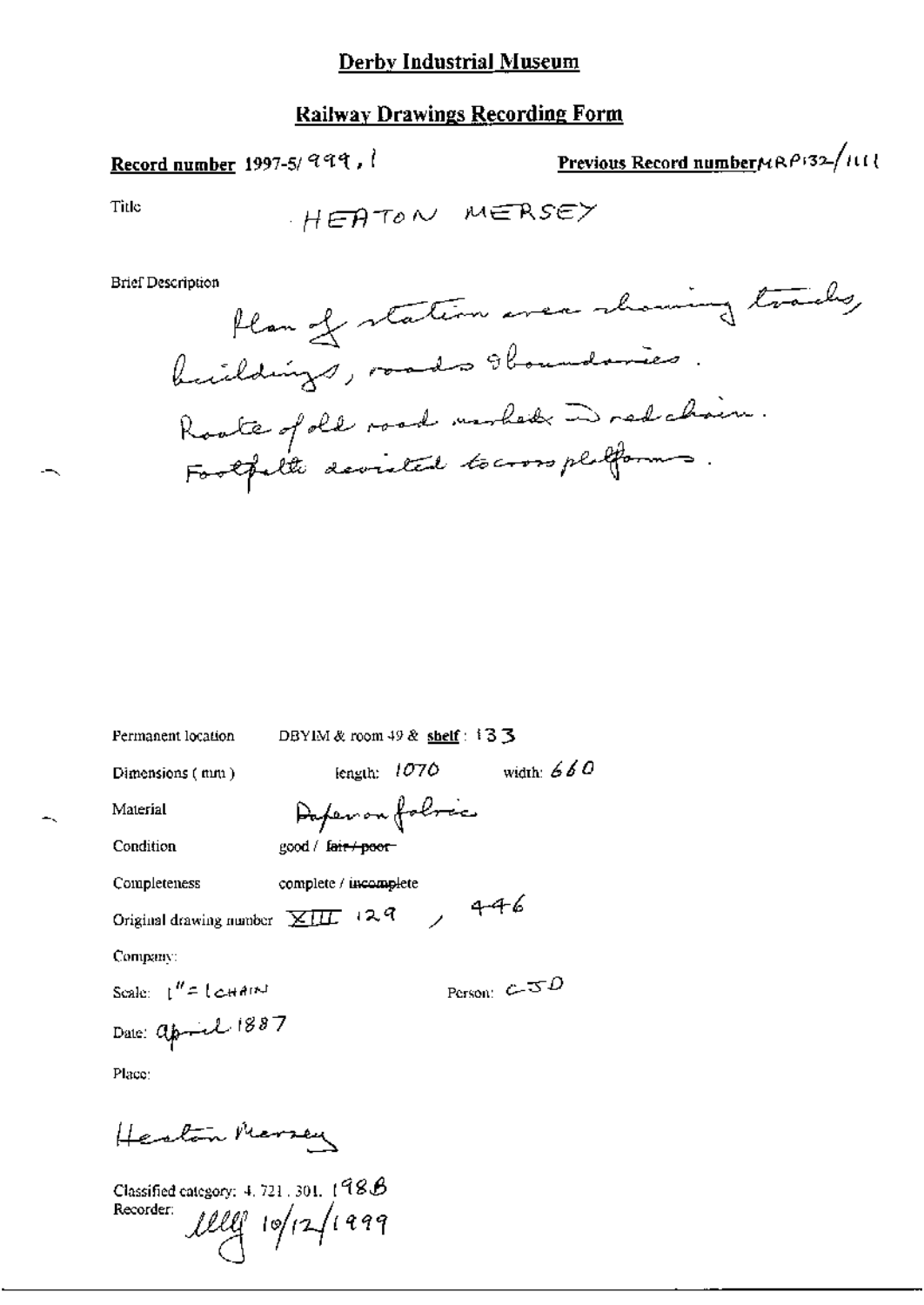### **Railway Drawings Recording Form**

Previous Record number  $MRP/32^{111}$ Record number 1997-5/ aaa. 2 HEATON NORRIS DISTRICT COUNCIL Title U VALENTINE **Brief Description** Tracely chancing station are with tracks, building, rando obamdances Roate of old road pencilled in over trades.

width:  $545$ 

Person:

Permanent location

DBYIM & room 49 & shelf:  $133$ 

Dimensions (mm)

length:  $\cancel{b}$ 90 Tracery folice

complete / incomplete

Condition

Material

good / fair-poor

Completeness

Original drawing number

Company:  $M<sup>R</sup>$ 

Scale:  $1'' = 1$  card in

Date:

Place:

Healon Mersey

Classified category: 4, 721, 301,  $198B$ Recorder:  $III(101999)$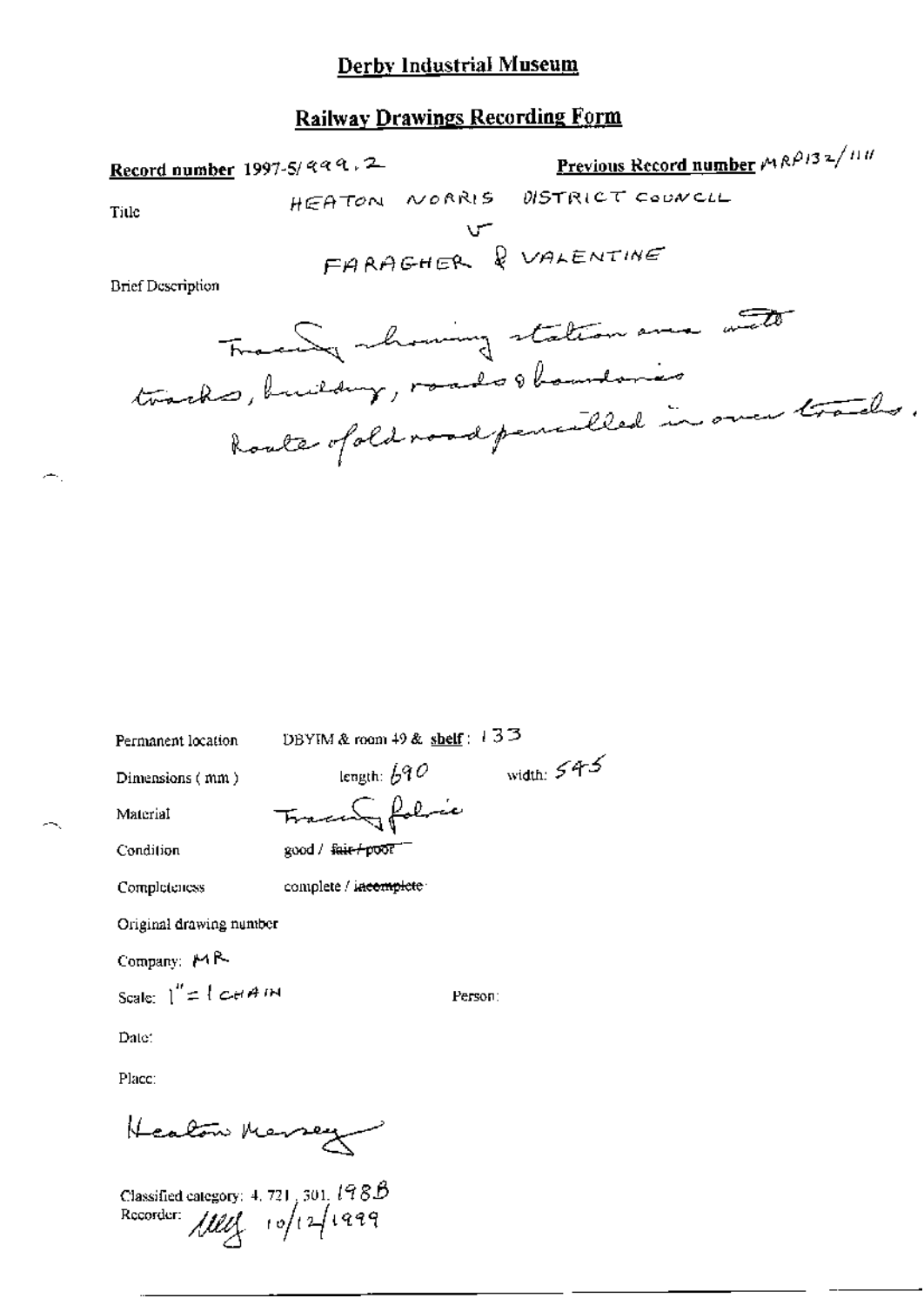## **Railway Drawings Recording Form**

## Record number 1997-5/ 999.3

Previous Record number  $MRP$ 132/111

Title

**Brief Description** 

Print of 1997-5/991.2

| Permanent location |  |
|--------------------|--|
|--------------------|--|

DBYIM & room 49 & shelf:  $33$ 

Dimensions (mm)

length:  $635$  width:  $965$ 

Material

Condition

good / feir / poor

Paper

complete / incomplete Completeness

Original drawing number

Company: MR

Scale:  $l'' \equiv l \text{CHHM}$ 

Person:

Date:  $N_{\text{down}}/4/1900$ 

Place:

Heaten Memay

Classified category: 4, 721, 301,  $198B$ Recorder:

 $\mathcal{U}\ell\ell_1$  10/12/1999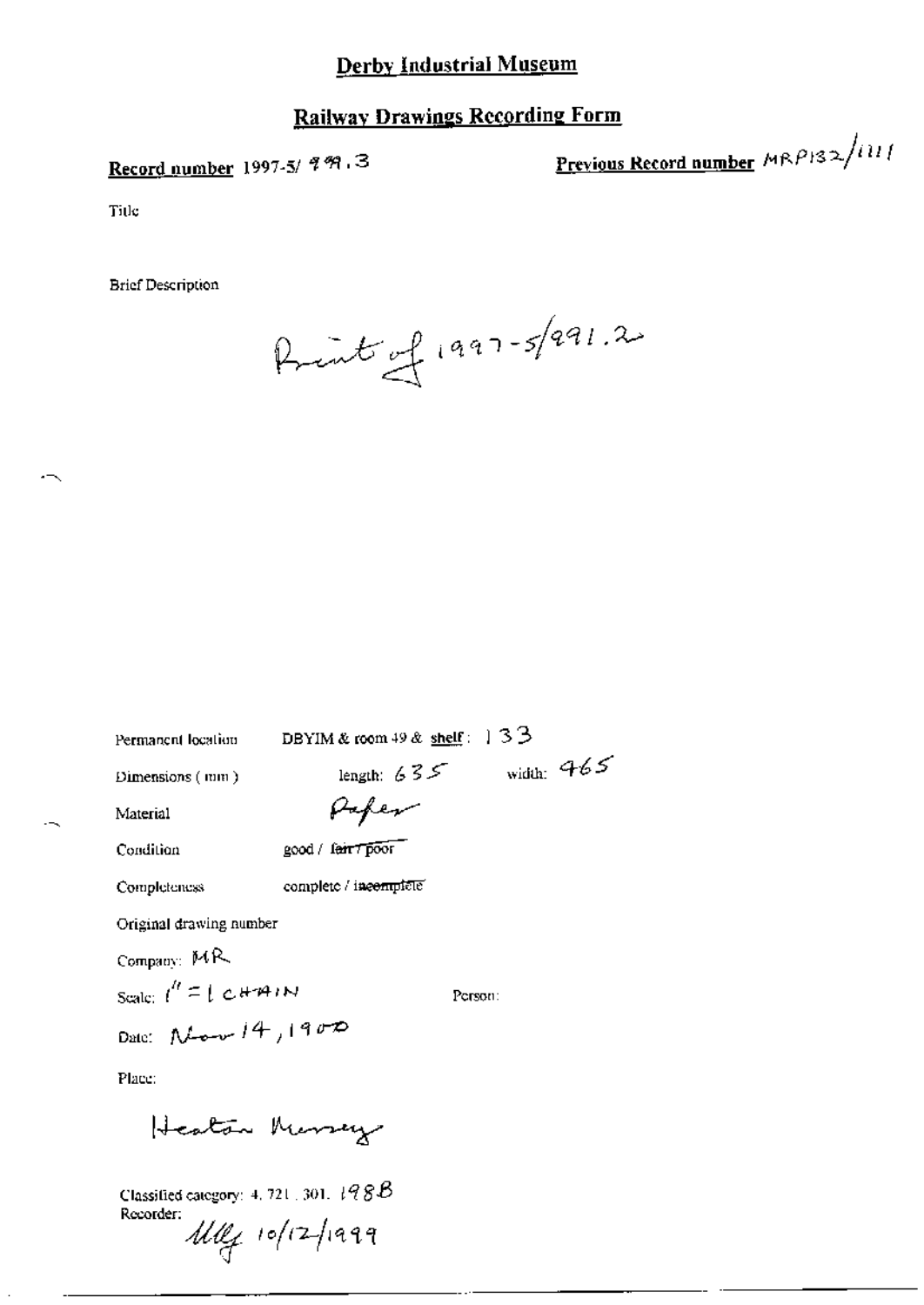|       | Record number $1971 - 384 / 339$ , 16 | <u>Previous Record number <math>\qquad \qquad \{4,6\}</math></u> | CATTELL |
|-------|---------------------------------------|------------------------------------------------------------------|---------|
| Title |                                       | COUNTY OF LANCASTER                                              |         |

Srief Description

 $\mathfrak{c}^{\mathbb{C}}$ 

Plan of rocke showing tracks, buildings, road, watercourses, landswins and boundaries, Parcil of Heaton Normis. Landowners: JAlliston. CLC Rly Co. Lord Egenton. WE Melland Q Lowerd. The Beachers Association Ltd. Complex zundions oflyward.  $\rho_{\mathcal{.}U}$ 

| Permanent location                                               | DBYIM & room 49 & shelf $\left  \right $ $\left  \right $ $\left  \right $ |         |              |                   |
|------------------------------------------------------------------|----------------------------------------------------------------------------|---------|--------------|-------------------|
| Dimensions $(mn)$                                                | length: $52C$                                                              |         | - width: 535 |                   |
| Material                                                         | سيستبطينها                                                                 |         |              |                   |
| Condition                                                        | good / fa <del>nt poor -</del>                                             |         |              |                   |
| Completeness                                                     | complete / is <del>eomplete</del>                                          |         |              |                   |
| Original drawing number $S \cup \overline{C} \subseteq T \cup S$ |                                                                            |         |              |                   |
| Company: 1-1 p2                                                  |                                                                            |         |              |                   |
| Scale: $1^{\prime 1} = 2c + m$                                   |                                                                            | Person. |              |                   |
| Date:                                                            |                                                                            |         |              |                   |
| Place:                                                           |                                                                            |         |              |                   |
| Health Morrey                                                    |                                                                            |         |              | $197 - 1824 - 12$ |
| Went                                                             |                                                                            |         |              |                   |
| Recorder:                                                        | Classified category: 4, 721-301 $(978, 1998)$<br>$X + Z = 31/5/2$          |         |              |                   |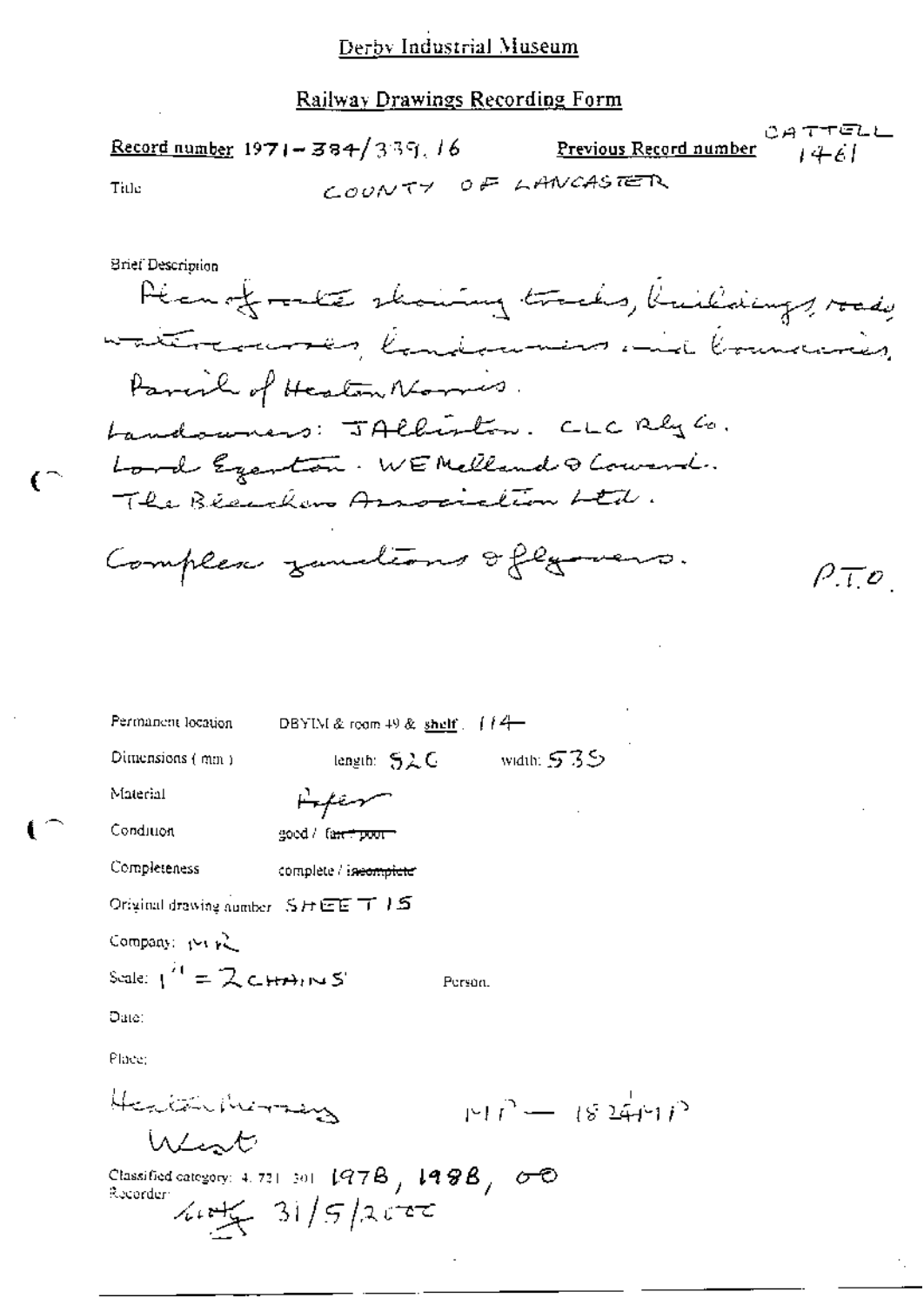|       | <u>Record number</u> 19 <b>71–384/</b> 339, J <b>7</b> . | <u>Previous Record number</u> $i \notin \mathcal{L}$ | CATTELL |
|-------|----------------------------------------------------------|------------------------------------------------------|---------|
| Title | COUNTY OF LANCASTER                                      |                                                      |         |

**Brief Description** 

Plan of route showing tracks, buildings, vod, watercourses, landowners and boundaries, Favorh of Heaton Nories Parish of Didshury. Landowners: Lord Egenton, The Blenchers Association Heaton Norries Local Board, Margaret GWN Heald. William Norris Henld, Robert Bernford Heskelt, Willington UDC. Route Chronyl Heston Messey Station.

| Permanent lecation                     | DBYIM & room $+9$ & shelf $+14$                  |              |
|----------------------------------------|--------------------------------------------------|--------------|
| Dimensions (min)                       | length: $52C$                                    | width: $535$ |
| Material                               | Refer                                            |              |
| Condition                              | good / fair+point+                               |              |
| Completeness                           | complete / incomplete                            |              |
|                                        | Original drawing number $SHEET$ 16 $M.S.D. LINE$ |              |
| Company: $\mathcal{L}_1 \mathcal{L}_2$ |                                                  |              |
| Scale: $1^H = 2$ CHTAINS               |                                                  | Person:      |
| Date.                                  |                                                  |              |
| Pince                                  |                                                  |              |

 $1824MP - 183MP$ Heaton Mersey Station Classified category:  $4.721.301.19$   $8.8$ Recorder  $4.146 - 31/5/2000$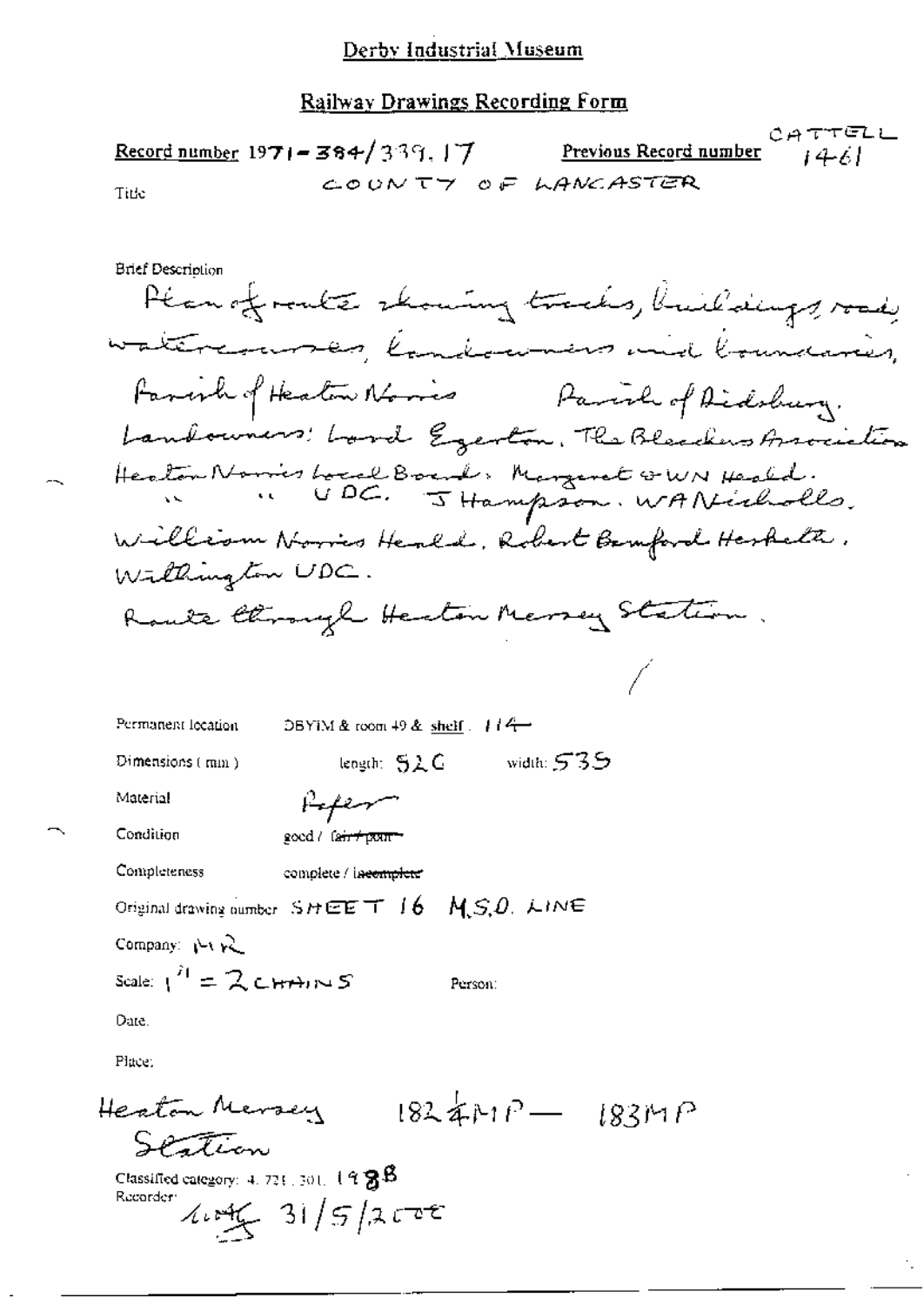#### **Railway Drawings Recording Form**

Previous Record number MRP132/1018 Record number 1997-5/ $92-7$ Title

COUNTY OF LANCASTER Parish of Oidsburg

Brief Description



width:  $\leq 2$ , O

Permanent location

DBYIM & room  $+9$  & shelf  $.12.8$ 

Dimensions (mm)

length:  $84-0$ 

Pafer

Condition

Completeness

Material

complete / incomplete

gond/ fair 4poer-

Original drawing number 7

Company:  $M$ <sup>2</sup>

Scale:  $1'' = 2$  cHAINS

Person:

,857

Date:  $\frac{1}{2}$   $\frac{1}{2}$   $\frac{1}{2}$   $\frac{1}{2}$   $\frac{1}{2}$   $\frac{1}{2}$   $\frac{1}{2}$   $\frac{1}{2}$   $\frac{1}{2}$   $\frac{1}{2}$   $\frac{1}{2}$   $\frac{1}{2}$   $\frac{1}{2}$   $\frac{1}{2}$   $\frac{1}{2}$   $\frac{1}{2}$   $\frac{1}{2}$   $\frac{1}{2}$   $\frac{1}{2}$   $\frac{1}{2}$   $\frac{1}{2}$   $\frac{1$ 

Place:

Didoluna

Classified category:  $4, 721, 301, 198B$ Recorder: use 8/10/1999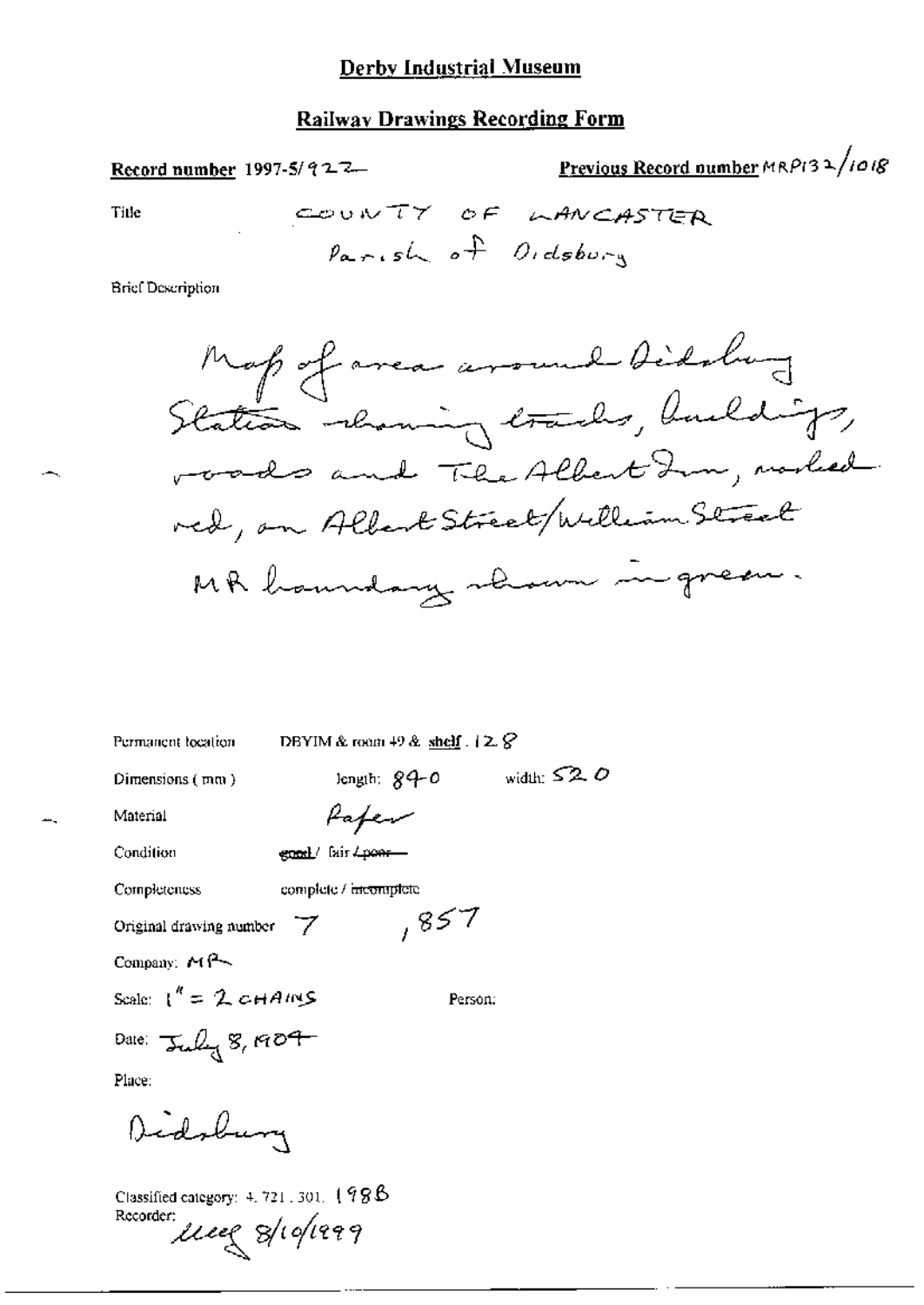#### **Railway Drawings Recording Form**

Record number 1997-5/ 4-3.5

Previous Record number MAP132/482

Title

**DIOSBURY** 

 $M.R.$ 

**Brief Description** 

Plan howing goods gard with buildings, roadways and tracks and MR boundaries. Main lines - flue Rondo - annae Buildings - how / gray Permanent location DBYIM & room 49 & shelf:  $78$ length:  $085$  width:  $575$ Dimensions (mm) Paper on folocie Material Condition  $good / f<sub>air</sub> / p<sub>T</sub>$ Completeness complete / incomplete- $35 / 582$ Original drawing number Company: MR Scale:  $1'' = 41.66$  FEET Person: Date:  $\frac{1}{2}$   $\frac{1}{2}$   $\frac{1}{2}$   $\frac{1}{2}$   $\frac{1}{2}$   $\frac{1}{2}$   $\frac{1}{2}$   $\frac{1}{2}$   $\frac{1}{2}$   $\frac{1}{2}$   $\frac{1}{2}$   $\frac{1}{2}$   $\frac{1}{2}$   $\frac{1}{2}$   $\frac{1}{2}$   $\frac{1}{2}$   $\frac{1}{2}$   $\frac{1}{2}$   $\frac{1}{2}$   $\frac{1}{2}$   $\frac{1}{2}$   $\frac{1$ Place: Didobay Classified category: 4, 721, 301,  $\leftarrow$   $\leftarrow$   $\left($   $\left\{$   $\right\}$   $\right\}$   $\left\{$   $\right\}$   $\left\{$   $\right\}$ Recorder  $\mu v \rightarrow \sqrt{3}/\sqrt{3}$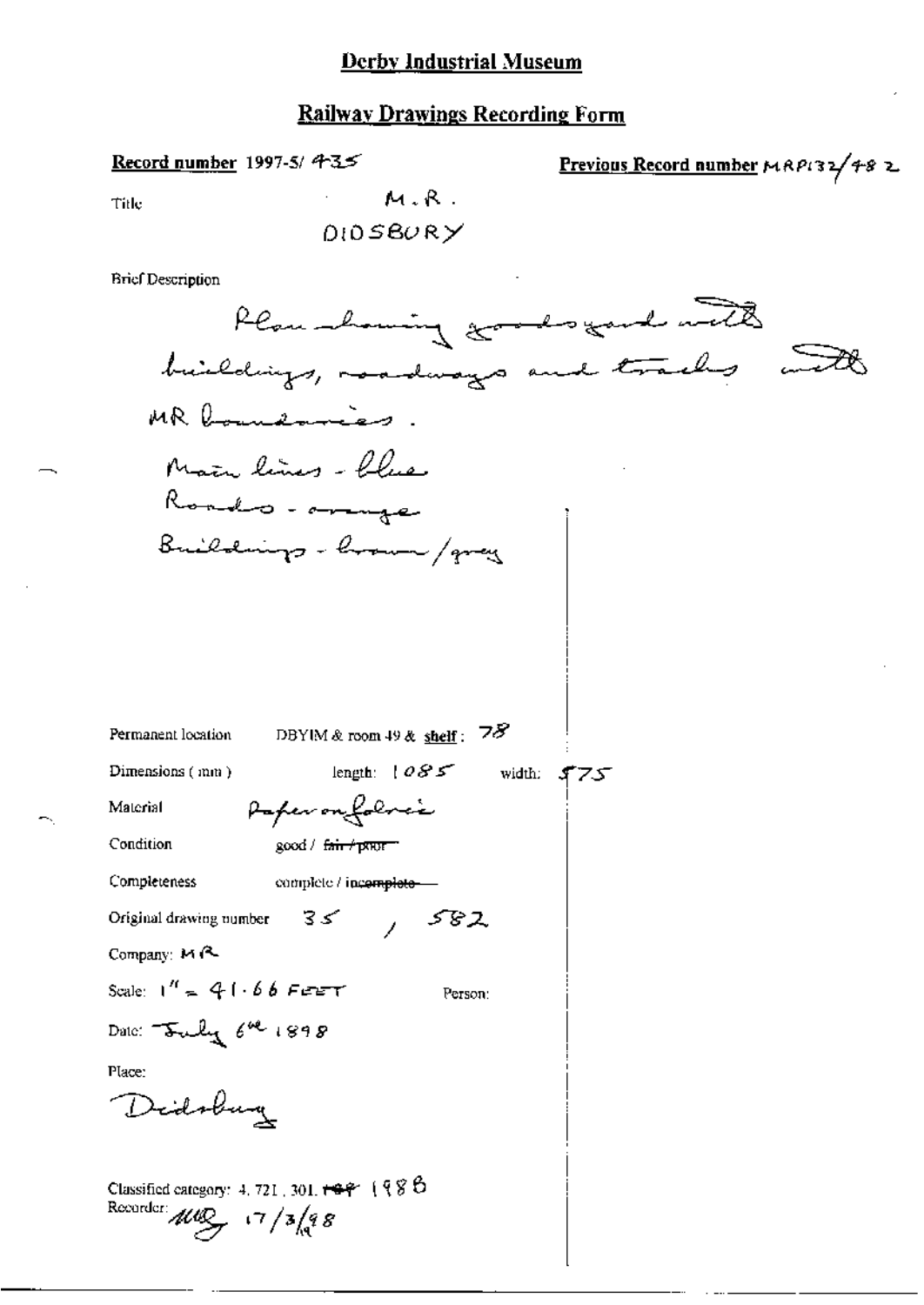|       | Record number 1971 - 384/339.18 | <u>Previous Record number</u> $\{4, 6\}$ | CATTELL |
|-------|---------------------------------|------------------------------------------|---------|
| Title |                                 | COUNTY OF LANCASTER                      |         |
|       |                                 |                                          |         |

**Brief Description** Plan fronte showing tracks, buildings, road, watercommen, landerwares and lowel Parish of Didshury. Landowners, William NarrisHeald. Robert Bamford Herbelt, The Counters Aundonald, The Provincial Laundries Ltd. J Tombinson WArmett. Manyttampson. CTaylar. CHagnes. Technomealter Corporation. J Theed. Ann Birch. 5G Mandall. E Crompton. Ann Tomlinson National Schools. Hooiley. RA Beau  $\frac{1}{\sqrt{1-\frac{1}{2}}}$ Permanent location DBYIM & room 49 & shelf:  $114$ width:  $535$ length:  $5\lambda C$ Dimensions  $\{mn\}$ Material Refere Condition good / fa<del>ir\*poor\*</del> Completeness complete / incomplete Original drawing number  $S H E E T$  17 M, S, O, LINE Company: Not W Scale:  $1^H = 2$  CHAINS Person: Date: Place: Didsbury  $183MP - 183 = MP$  $S$ la  $\mathcal{L}$ Classified category:  $4, 721, 301, 198$   $\bm{\beta}$ Recorder:  $4442 - 31/5/2$ cot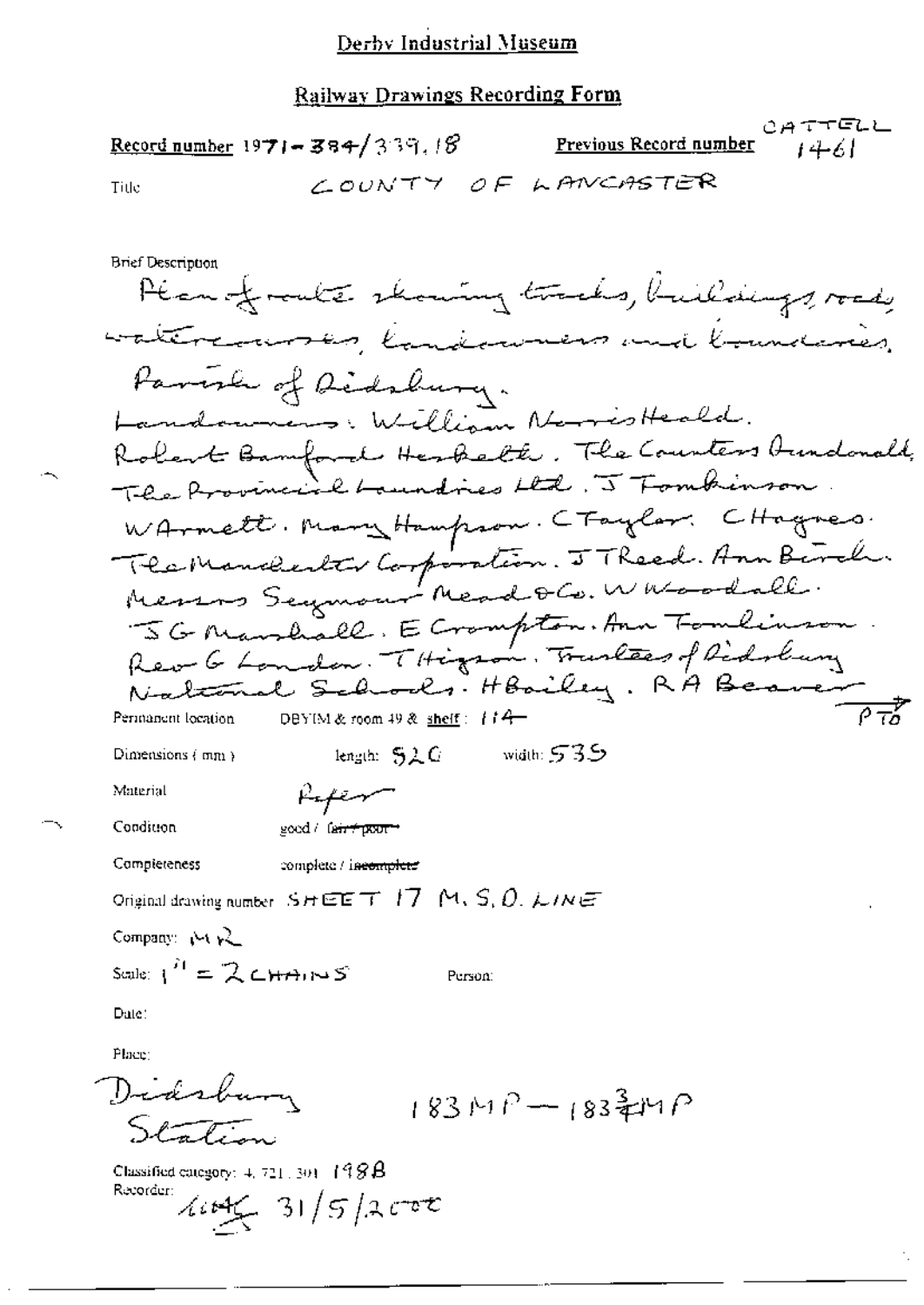|                          | Record number 1971 - 384/339.19 | <u>Previous Record number</u> $14-61$ | こんててにしに |
|--------------------------|---------------------------------|---------------------------------------|---------|
| Title                    |                                 | COUNTY OF LANCASTER                   |         |
| <b>Brief Dosprinsian</b> |                                 |                                       |         |

Plan of rocks showing tracks, kniedings, roady watercommon landerwarm and boundaries Parish of Didshung, Parish of Willington. Landouners; Charles Blackburn, Blackburns Travilets. Willington Local Board, North Charliere Water Co. J Rodcliffe. John King. H Burg.<br>WE Green, Ada Leigh Sewell. William Foulkes. Sarah Elizabeth Speakman. J Broadbant. Withington UDC. Route General Willington Station.

Permanent location DBYEM & room 49 & shelf:  $174-$ Dimensions (mm) length: S2.C vidth: 53.5 Material Hoper Condition good / fa<del>ir / poor -</del> Completeness complete / incomplete Original drawing number  $S_H \boxtimes E \top I$  8  $M.S.D.$   $L M \boxtimes$ Company: MR Scale:  $1^H = 2c$ HAINS Person: Date: Place:

Withington  $1834 \times 10 - 1842 \times 10$ نيعت استوائه

Classified category,  $4.721 - 301 - 198$  B Recorder  $445/31/5/2000$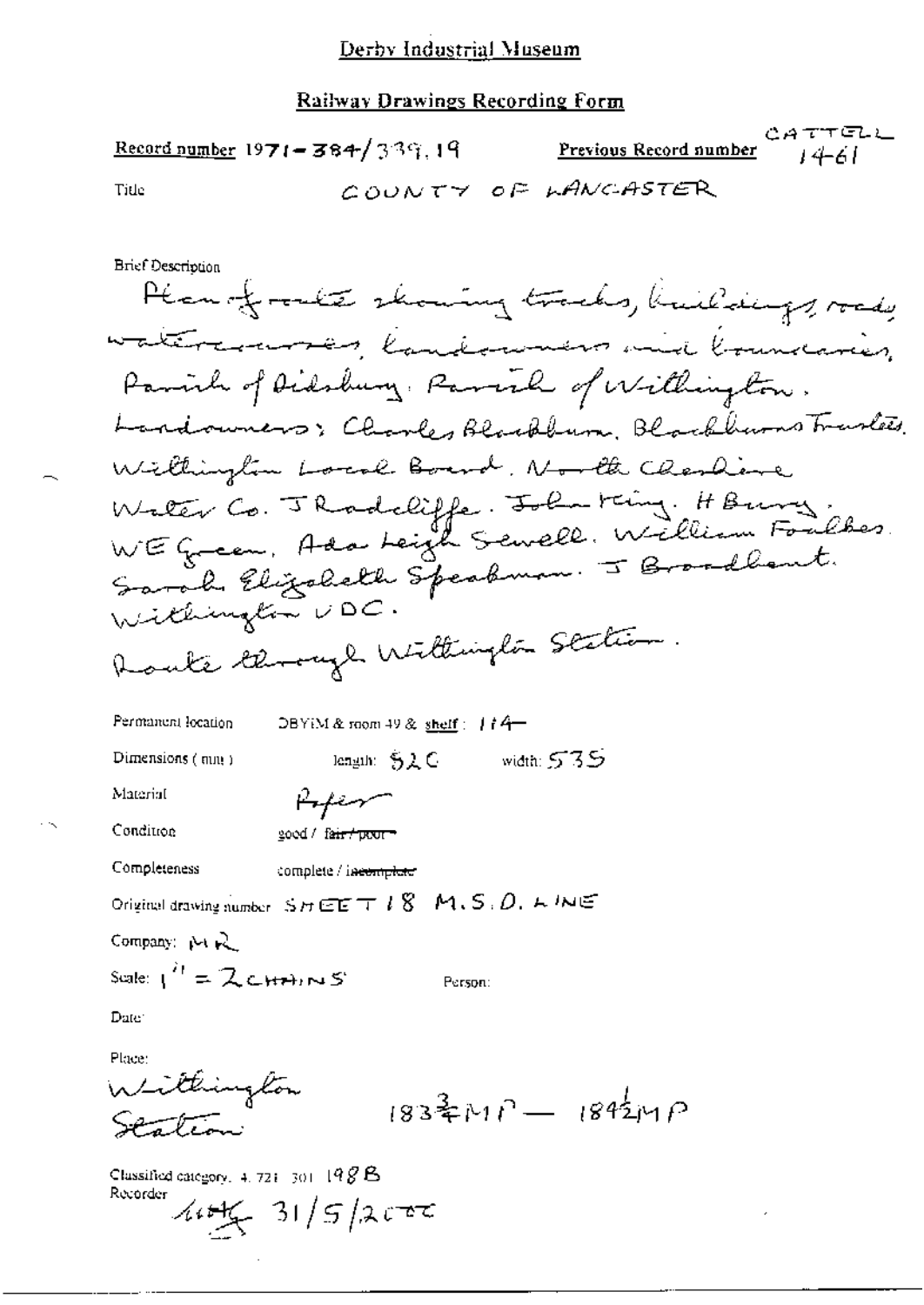## **Railway Drawings Recording Form**

Previous Record number MRP132/866 Record number 1997-5/779. Manchester South Oistrict Rail<sup>s</sup> Title

**Brief Description** 

Permanent location

DBYIM & room 49 & shelf:  $98$ 

Poper on folocie

complete / incomplete

Dimensions (mm)

length:  $1380$  width:  $660$ 

Person:

Material

Condition

good / fair / poor

Completeness

Original drawing number

Company: MR

Scale:  $\int_{0}^{H} = 30 \text{ m}^2 \text{m}^2$ 

Date: March 15, 1881

Place:

Willington

Classified category: 4, 721, 301,  $1988$ Recorder:  $11/2 - 6 - 1999$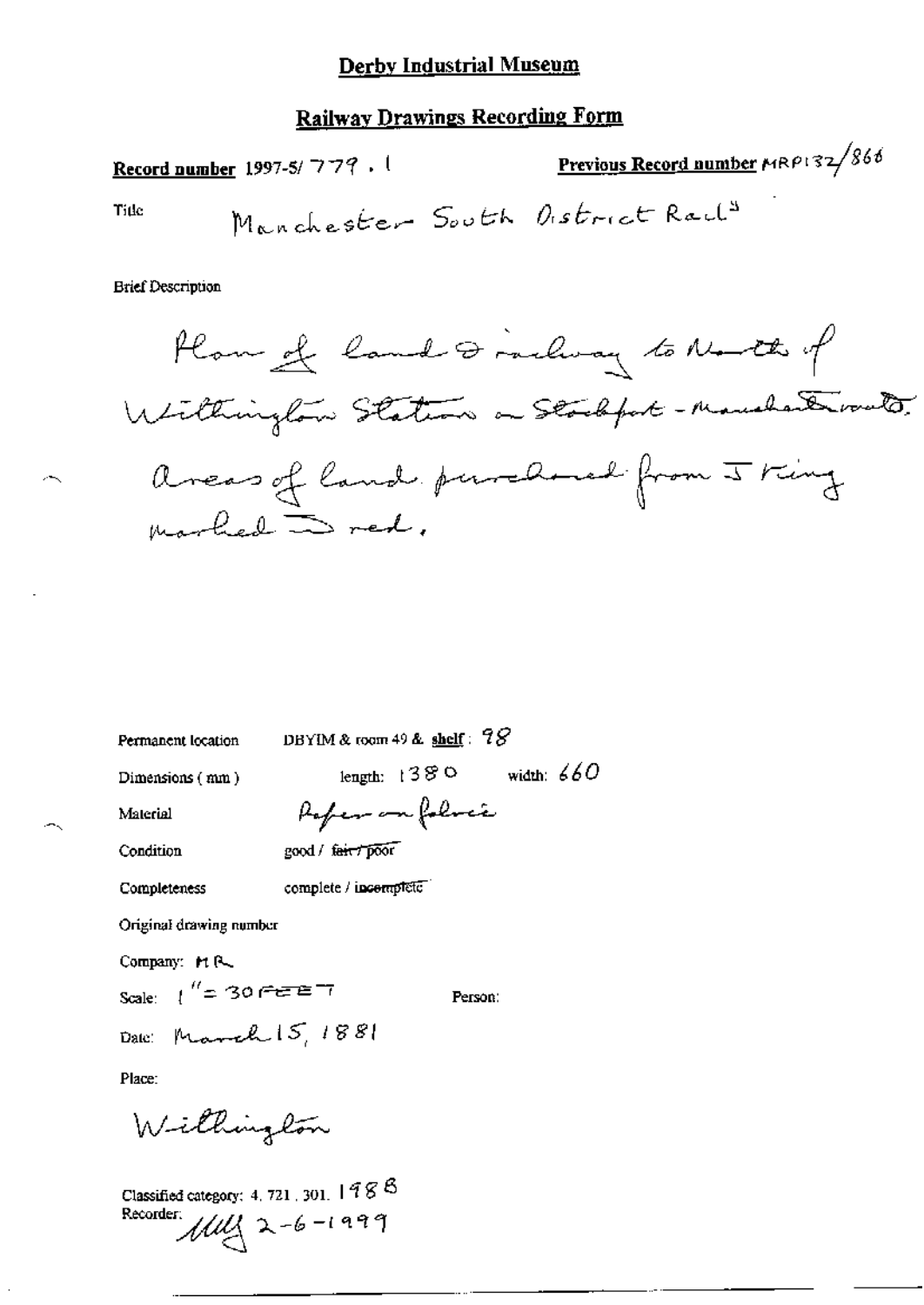## **Railway Drawings Recording Form**

Record number 1997-5/  $779.2-$ 

<u>Previous Record number</u>  $\mu$ ,  $\rho$  13  $\frac{1}{2}$  866

Title

**Brief Description** 



Permanent location

DBYIM & room 49 & shelf:  $\clubsuit\hat{\mathbb{R}}$  0291  $B_{\text{exc}}$  58310

Dimensions (mm)

length:  $205$  width:  $210$ 

Material

 $\rho$ -per  $\gcd /$   $\frac{\tan \theta}{\tan \theta}$  poor

Condition

Completeness

complete / incomplete"

Original drawing number

Company:  $M \otimes$ 

Scale:

Person:

 $Q_t t 1880$ Date:

Place:

Cecino

Classified category: 4, 721, 301, 198 B Recorder:  $\mu$ <br> $\mu$ <br> $\lambda$ <br> $2-6-1999$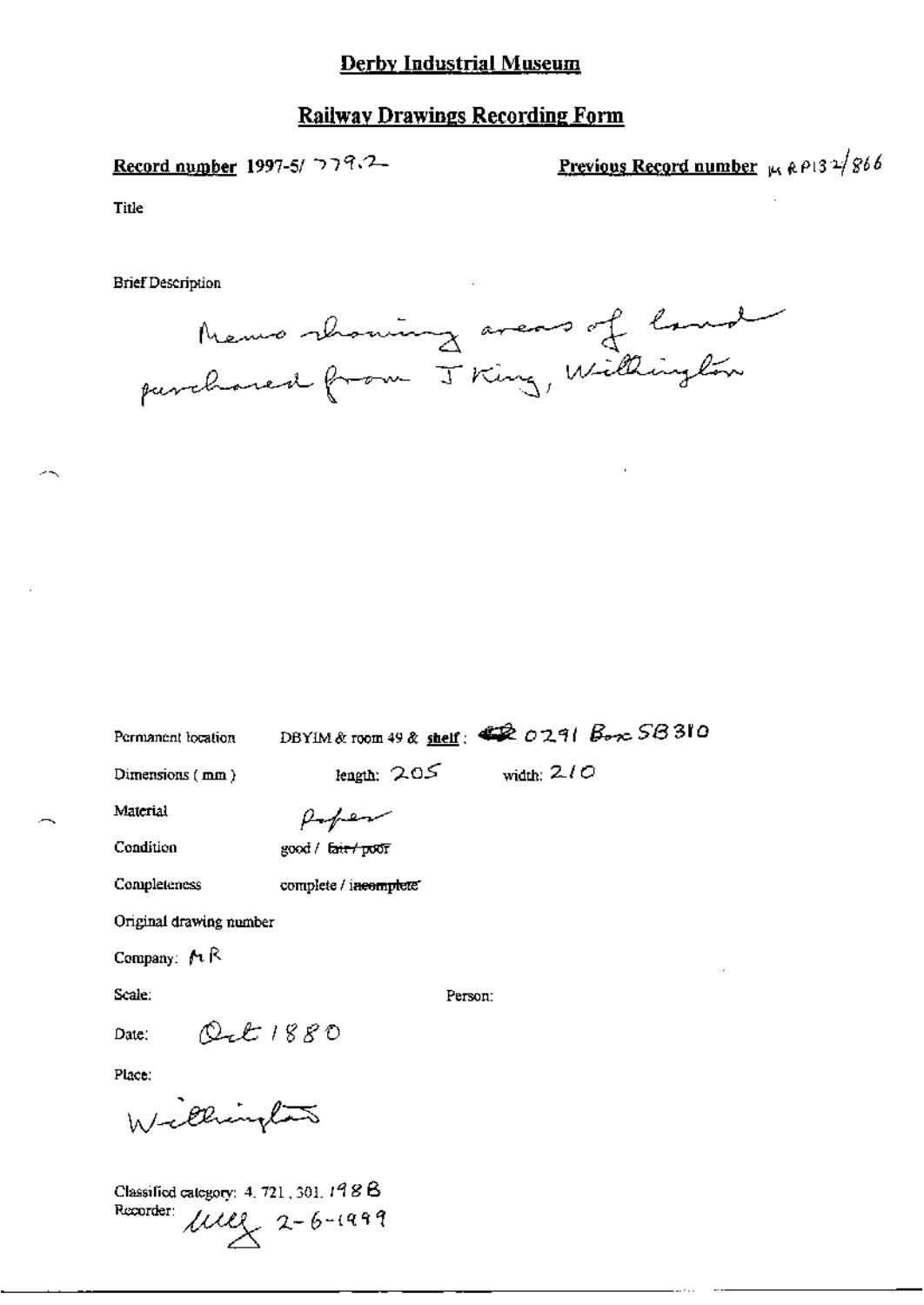### **Railway Drawings Recording Form**

Record number 1997-5/408

Previous Record number MRP132/452

Title

Willington<br>Offlbert Park Station.

#### **Brief Description**

Plan of station layout, adjourned

| Permanent location                 | DBYIM & toom 49 & shelf : $\neg$ 7 6 |
|------------------------------------|--------------------------------------|
| Dimensions (mm)                    | length: $1635$ width: $665$          |
| Material                           | Paper an fabric                      |
| Condition                          | good / fair / peor <sup>-</sup>      |
| Completeness                       | complete / inumaplete-               |
| Original drawing number $P$ H 4467 | , 580                                |
| Company: $M$ $\beta$               |                                      |
| Scale: $1'' = 30$ FETE T           | Person: $\epsilon$ J $\rho$          |
| Date: $I_{\text{max}}$ 1886        |                                      |
| Place:                             |                                      |
| Willington                         |                                      |
|                                    |                                      |

Classified category: 4.721.301. 494-198B<br>Recorder:  $\angle \angle \angle \angle \angle$  24- $\angle \angle$  98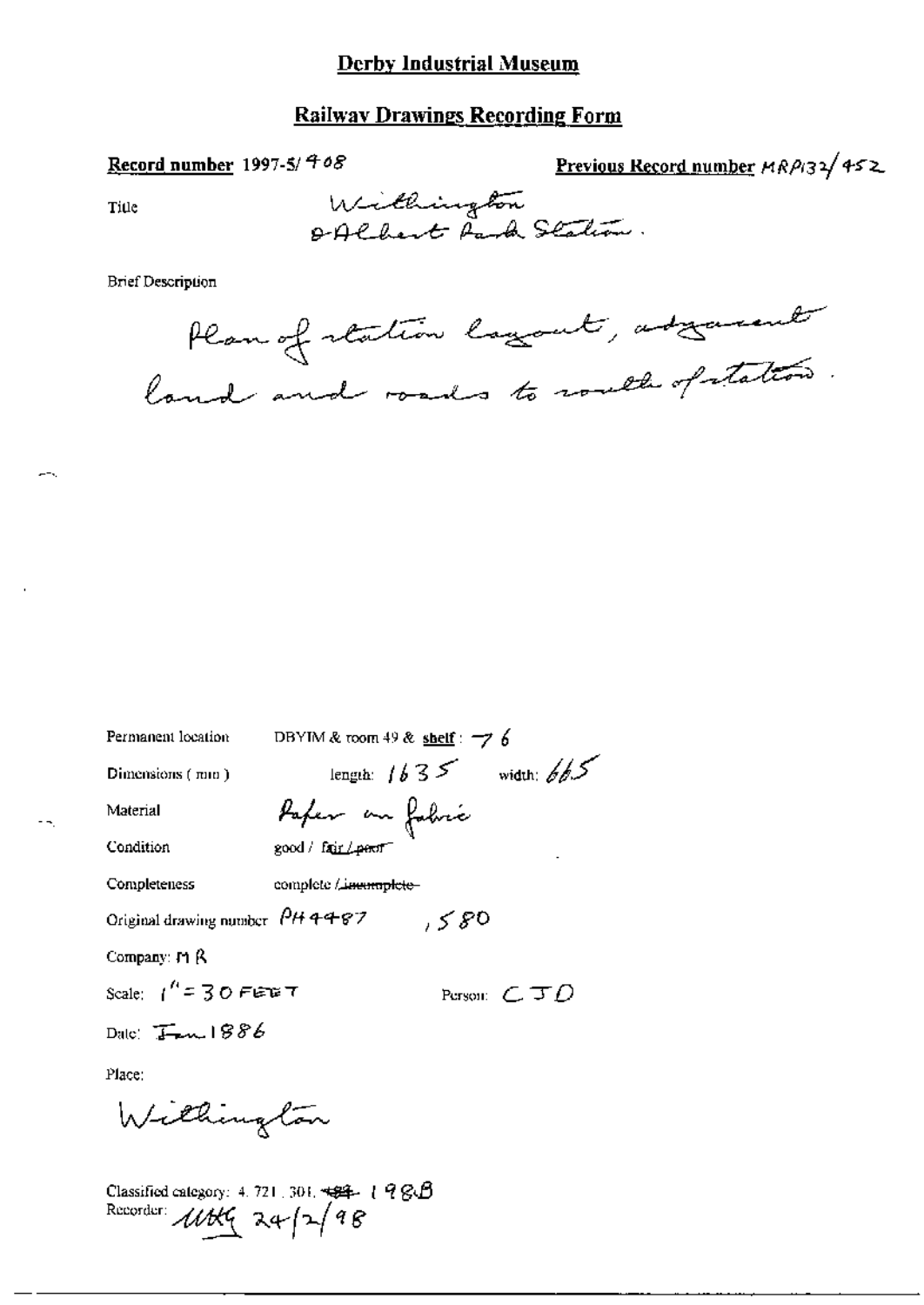CATTELL Record number  $1971 - 384 / 339$ , 20 <u>Previous Record number</u>  $1461$ 

Title

COUNTY OF LANCASTER

**Brief Description** Planofrakt skouing tracks, buildings, road, antercourses, landounas and loundaries Family of Withington. Landaumer. Lond Egenton.

| Permanent location       | DBYIM & room 49 & shelf $\pm i$ 4 -                         |
|--------------------------|-------------------------------------------------------------|
| Dimensions $(mn)$        | width: $535$<br>length: $52C$                               |
| Material                 | سهنهنها                                                     |
| Condition                | good / fa <del>ir / poor -</del>                            |
| Completeness             | complete / incomplete                                       |
|                          | Original drawing number $S H E E T + 9 - M$ , $S, D, L/M E$ |
| Company: $\bowtie R$     |                                                             |
| Scale: $1^H = 2$ channes | Person,                                                     |
| Date:                    |                                                             |
| Place:                   |                                                             |
|                          | $1842MP - 1854MP$                                           |

Classified category:  $+$ , 721 [301]  $198B$ Recorder:  $444 - 31/5/2$ crt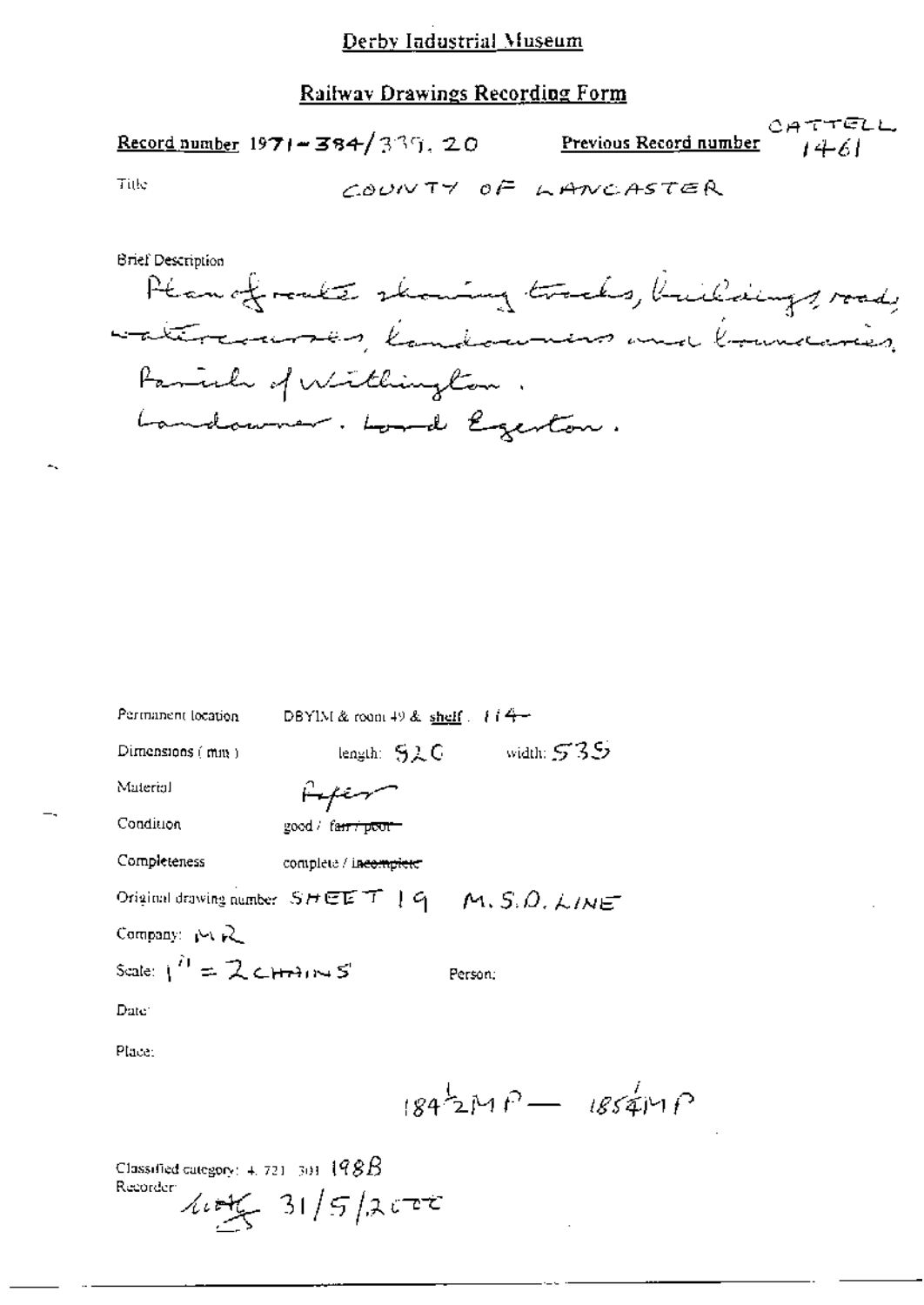## Railway Drawings Recording Form

|                         | Reco <u>rd number</u> $1971 - 384 / 339$ . 21                                                                                                                                                                                                          | Previous Record number | CATTELL<br>1461 |
|-------------------------|--------------------------------------------------------------------------------------------------------------------------------------------------------------------------------------------------------------------------------------------------------|------------------------|-----------------|
| Title                   | COUNTY OF                                                                                                                                                                                                                                              | LANCASTER              |                 |
| Brief Description       | Plan of rockte showing tracks, buildings, road,<br>attransmin, landowners and boundaries.<br>Family of Withington. Parish of Charlton-Cum-Hardy.<br>Landouner: Lord Egenton.<br>Rayte to Charlton Function where loand<br>from Fallowfield (GC) joins. |                        |                 |
| Permanent location      | $114-$<br>DBYIM & room $49$ & shelf.                                                                                                                                                                                                                   |                        |                 |
| Dimensions (mm)         | - length 与之C                                                                                                                                                                                                                                           | width: $535$           |                 |
| Material                | سهنهضها                                                                                                                                                                                                                                                |                        |                 |
| Condition               | good / fa <del>ir / poor =</del>                                                                                                                                                                                                                       |                        |                 |
| Completeness            | complete / incomplete                                                                                                                                                                                                                                  |                        |                 |
|                         | Original drawing number $S$ HEET $20$ M, S, D, LINE                                                                                                                                                                                                    |                        |                 |
| Company: MR             |                                                                                                                                                                                                                                                        |                        |                 |
| Scale: $1^H = 2$ CHAINS | Person;                                                                                                                                                                                                                                                |                        |                 |
| Date:                   |                                                                                                                                                                                                                                                        |                        |                 |
| Place:                  |                                                                                                                                                                                                                                                        |                        |                 |
| Chambrea<br>بستلمسوم    |                                                                                                                                                                                                                                                        | $185MP - 185MP$        |                 |

÷,

Classified category: 4, 721, 301,  $198B$ Recorder  $41/5/200$ 

 $\sim$